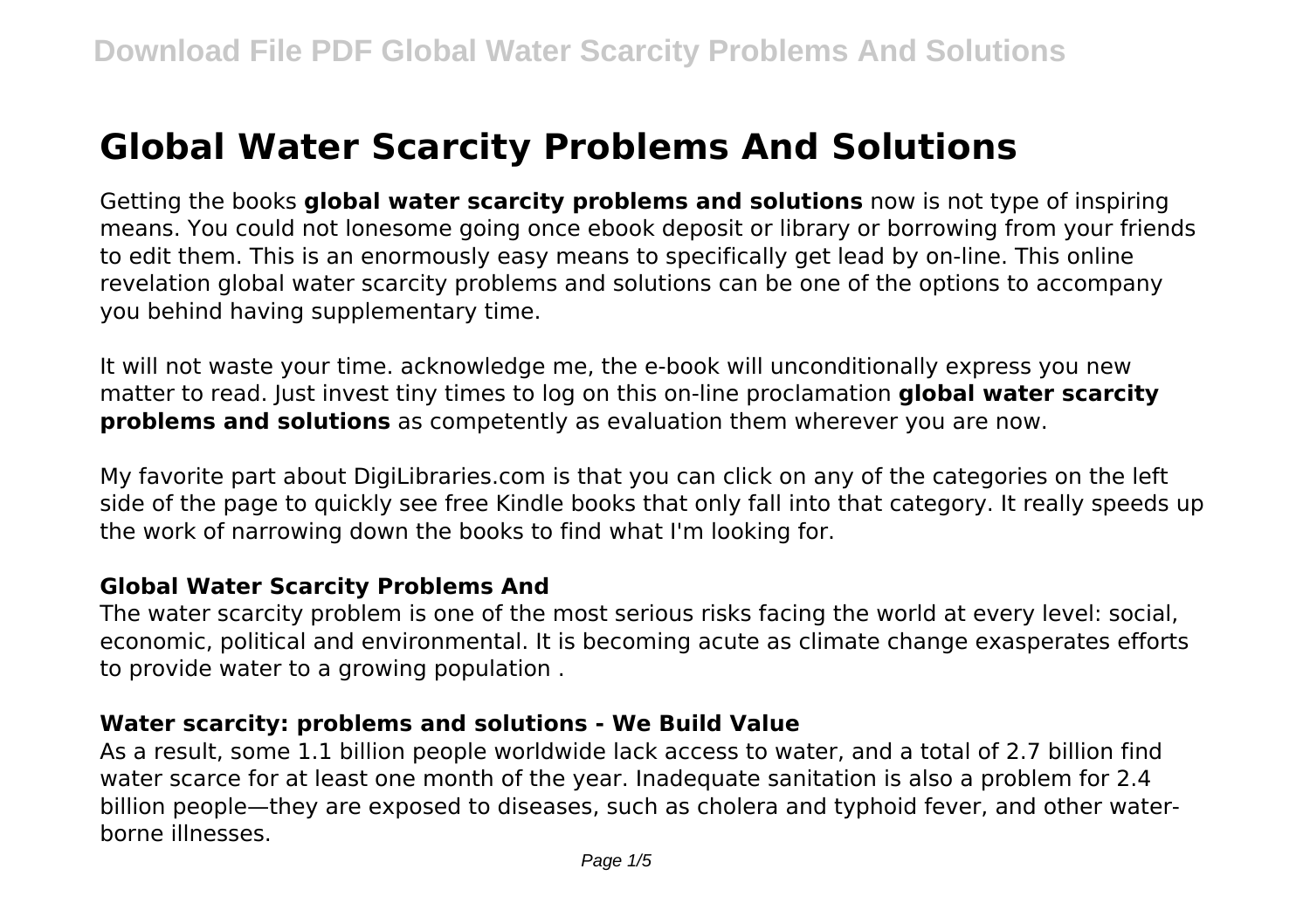## **Water Scarcity | Threats | WWF**

Nearly 1 million people die each year from water, sanitation and hygiene-related diseases which could be reduced with access to safe water or sanitation. Every 2 minutes a child dies from a waterrelated disease. Access to safe water and sanitation contributes to improved health and helps prevent the spread of infectious disease.

## **Water Crisis - Learn About The Global Water Crisis | Water.org**

What is water scarcity? Water scarcity is defined as a water deficiency or a lack of safe water supplies. As the population of the world grows and the environment becomes further affected by climate change, access to fresh drinking water dwindles. Globally, 785 million people lack access to clean drinking water.

## **Global Water Crisis - Water Scarcity Facts & How To Help ...**

It is generally agreed that the current water problems is a result of what writers Mikhael Subotzky and Johnny Miller report is "a combination of poor planning, three years of drought and spectacularly bad crisis management. The city's outdated infrastructure has long struggled to keep up with the burgeoning population.

## **Global Water Crisis: Water Shortage & Water Scarcity ...**

2003: UN-Water was founded as coordinating platform for issues of sanitation and fresh water access. 2005: About 35% of the global population experiences chronic water shortages, up from 9% in 1960. 2005 to 2015: U.N. member states prioritize water and sanitation development during International Decade for Action "Water for Life."

# **Global water crisis: Facts, FAQs, and how to help | World ...**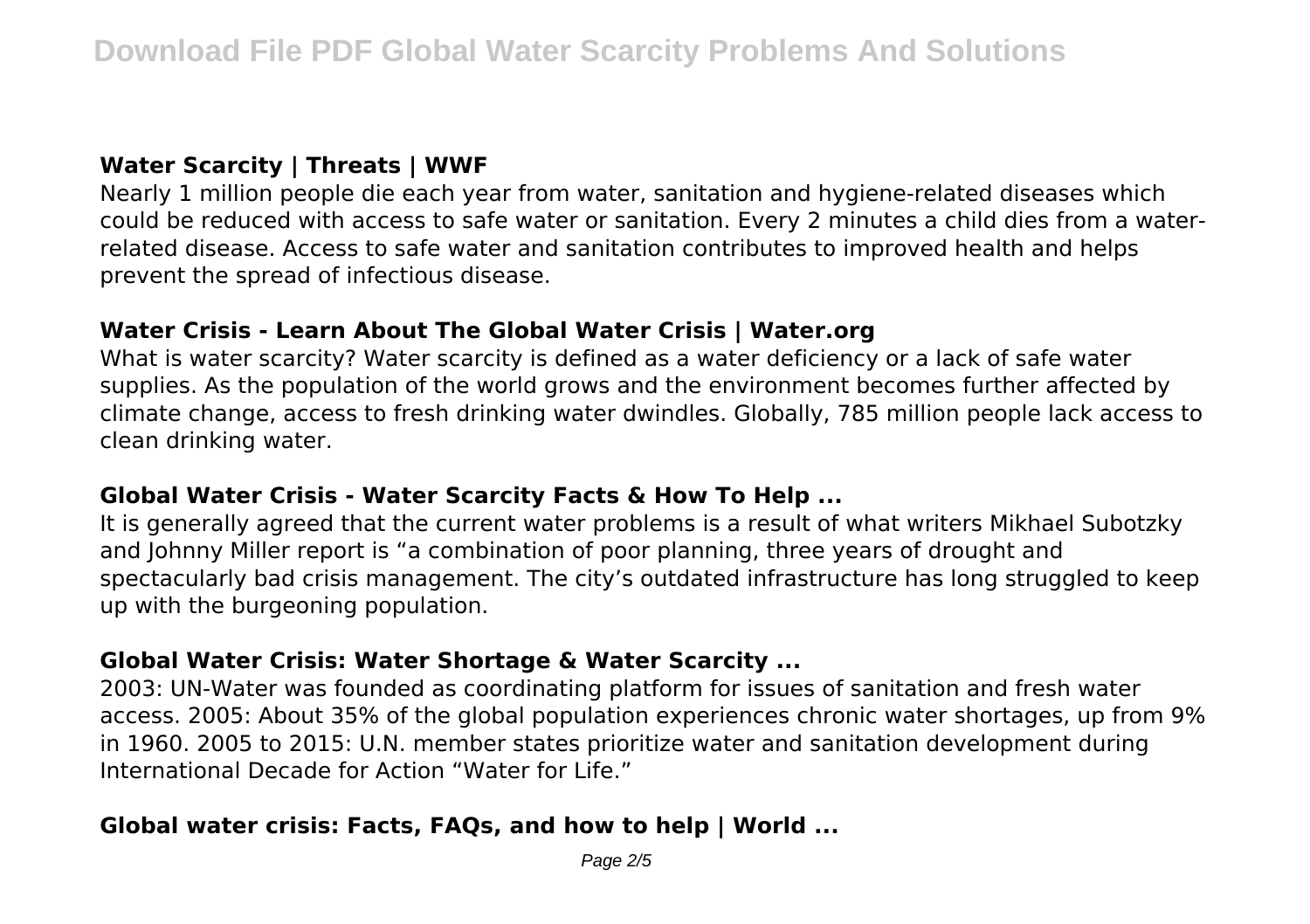With continued population growth, increased per capita consumption, and anticipated climate change, the global water situation appears bleak. Since water scarcity is a highly localized issue determined by regional climatic and demographic factors, a single solution will not solve all of the world's water scarcity problems.

## **Water scarcity and global warming - Time for Change**

Some of the contributing factors to water scarcity are climate change, water overuse, and increased pollution. Many areas around the globe are affected by this phenomenon, and about 2.7 billion people experience water scarcity each and every year.

#### **Causes, Effects and Solutions to Water Scarcity | Earth ...**

Droughts in Somalia.Water rationing in Rome. Flooding in Jakarta and Harvey-battered Houston.It doesn't take a hydrologist to realize that there is a growing global water crisis. Each August, water experts, industry innovators, and researchers gather in Stockholm for World Water Week to tackle the planet's most pressing water issues.. What are they up against this year?

# **7 Reasons We're Facing a Global Water Crisis | World ...**

The group also accounted for conflict and policy scenarios and for factors ranging from corruption to the amount of water needed to preserve the environment. From that the group has been able to highlight the complex web of issues contributing to water scarcity in a warming world, both in Jordan and far beyond.

## **The effects of climate change on water shortages**

About 4 billion people, representing nearly two-thirds of the world population, experience severe water scarcity during at least one month of the year (Mekonnen and Hoekstra, 2016) With the existing climate change scenario, by 2030, water scarcity in some arid and semi-arid places will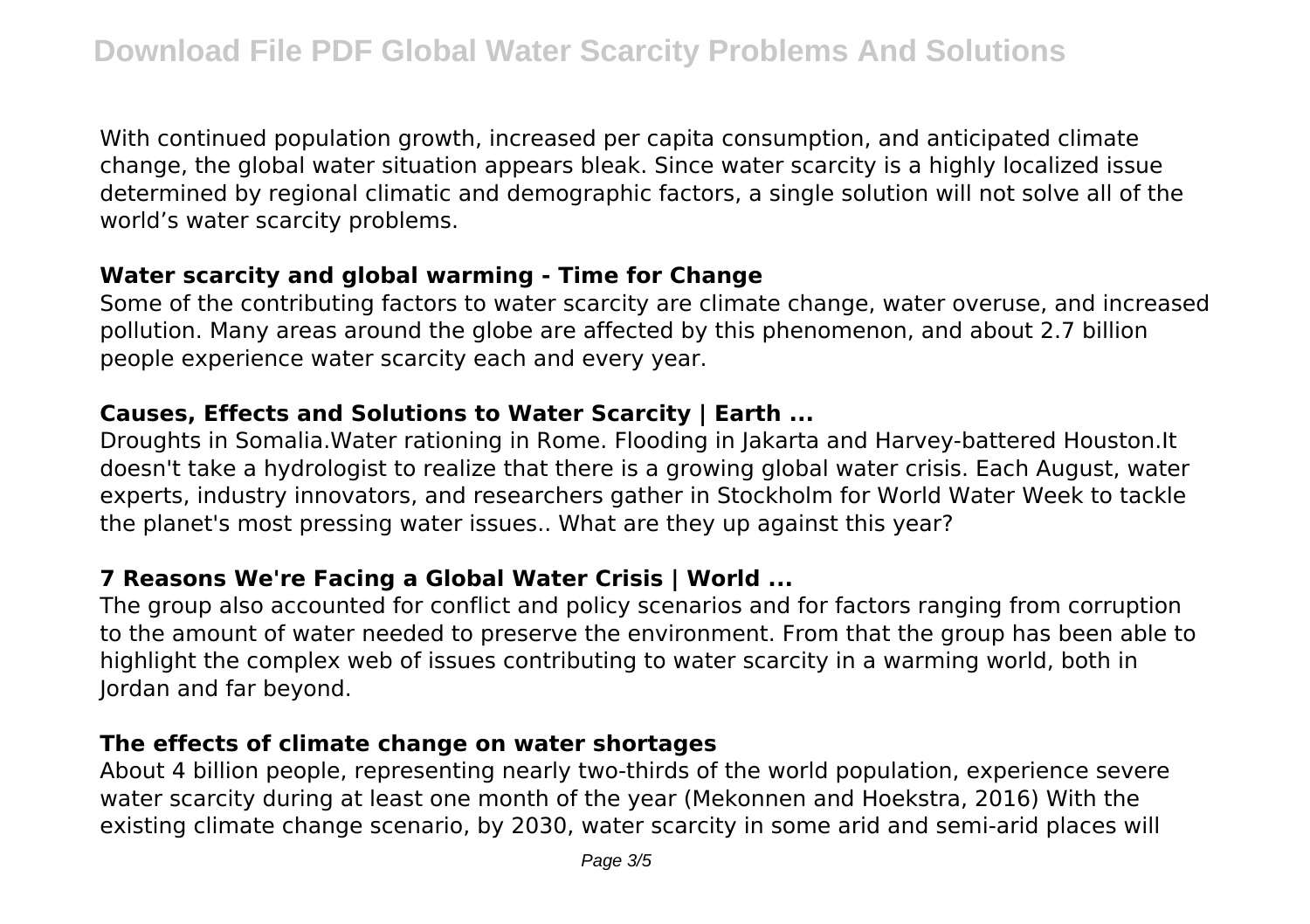displace between 24 million and 700 million people. .

# **Scarcity | UN-Water**

This is occurring in India, China, and the United States, nations that have or will reach their water usage limits. Compounding the problem is the growing use and dependence on fertilizers and pesticides contributing to freshwater pollution. Lack of proper water management systems contributes to the growing global water scarcity.

## **The economic implications of global water scarcity ...**

Water scarcity (water stress or water crisis) is the lack of fresh water resources to meet the standard water demand.Humanity is facing a water crisis, due to unequal distribution (exacerbated by climate change) resulting in some very wet and some very dry geographic locations, plus a sharp rise in global freshwater demand in recent decades driven by industry.

## **Water scarcity - Wikipedia**

The problem therein is when the hydrologic cycle is disrupted and water which normally gets distributed to a certain area no ... and mismanagement of water resources all contribute to the growing global water crisis. Due to water scarcity, some 24 to 700 million people will be displaced from arid and semi-arid regions of the ...

# **10 Critical Water Scarcity Facts We Must Not Ignore ...**

Water scarcity is inextricably linked to human rights, and sufficient access to safe drinking water is a priority for global development. However, given the challenges of population growth , profligate use, growing pollution , and changes in weather patterns due to global warming , many countries and major cities worldwide, both wealthy and poor, faced increasing water scarcity in the 21st ...